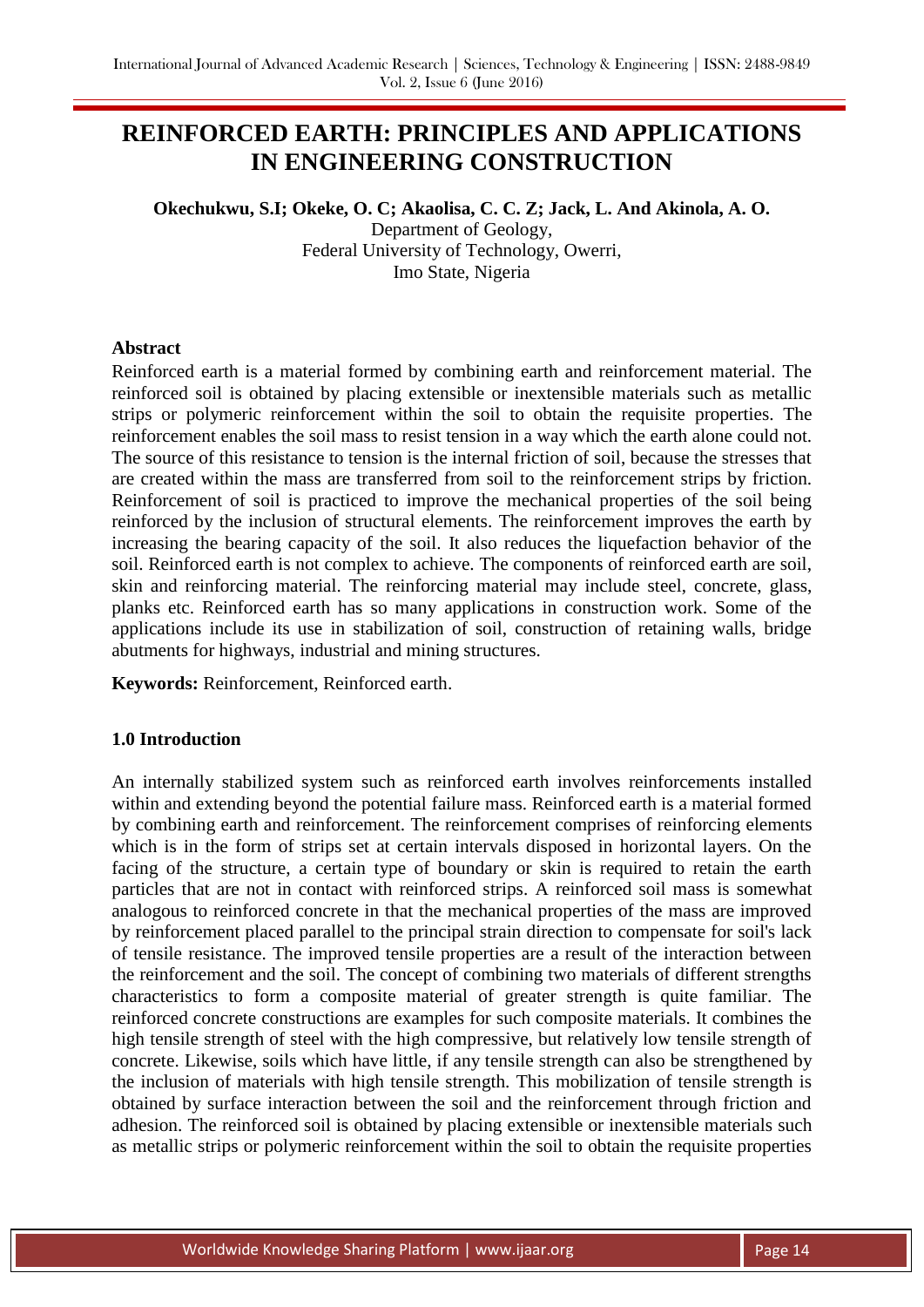(Nand K. 2005). Soil reinforcement through metallic strips, grids or meshes and polymeric strips sheets is now a well-developed and widely accepted technique of earth improvement.

Typical early uses of earth reinforcement include use of branches of tree etc. to support tracks over marshy areas and to build hutments. Structures are also built by insects and birds using mud and leaves. These are all familiar sights even today. This kind of principle is also used in building parts of Great Wall of China and the Babylonian temples. In the 19th century Passel used tree branches to reinforce back fills in order to reduce the earth pressure and thereby economize the retaining walls. Textile material was perhaps first used in road construction in South Carolina in the early 1930s. The first use of woven synthetic fabrics for erosion control was made in 1958 by Barrett (Nand K. 2005).

The use of reinforced earth technique is primarily due to its versatility, cost effectiveness and ease of construction. The reinforced earth technique is particularly useful in urban locations where availability of land is minimal and construction is required to take place with minimum disturbance traffic.

The construction of reinforced earth structure has become wide spread in Geotechnical engineering practice in the last two decades owing to their ease of construction and economy compared to those of conventional methods. Reinforcement of soil, is practiced to improve the mechanical properties of the soil being reinforced by the inclusion of structural element such as granular piles, lime/cement mixed soil, metallic bars or strips, synthetic sheet, grids, cells etc.

# **2.0 Principles**

Soil has an inherently low tensile strength but a high compressive strength. An objective of incorporating soil reinforcement is to absorb tensile loads or shear stresses within the structure. In absence of the reinforcement, structure my fail in shear or by excess of the deformation. When an axial load is applied to the reinforced soil, it generates an axial compressive strain and lateral tensile strain this is illustrated by model in Figure 1 . If the reinforcement has an axial tensile stiffness greater than that of the soil, then lateral movements of the soil will only occur if soil can move relative to the reinforcement (Nand K. 2005). Movement of the soil, relative to the reinforcement, will generate shear stresses at the soil/ reinforcement interface, these shear stresses are redistributed back into the soil in the form of internal confining stress. Due to this, the strain within the reinforced soil mass is less than the strain in unreinforced soil for the same amount of stresses, this is indicated in Fig 1 where  $\delta$ hr <  $\delta$ h, and  $\delta$ vr <  $\delta$ v, provided the surface of the reinforcement is sufficiently rough to prevent the relatively movement and the axial tensile stiffness of reinforcement is more than that of soil.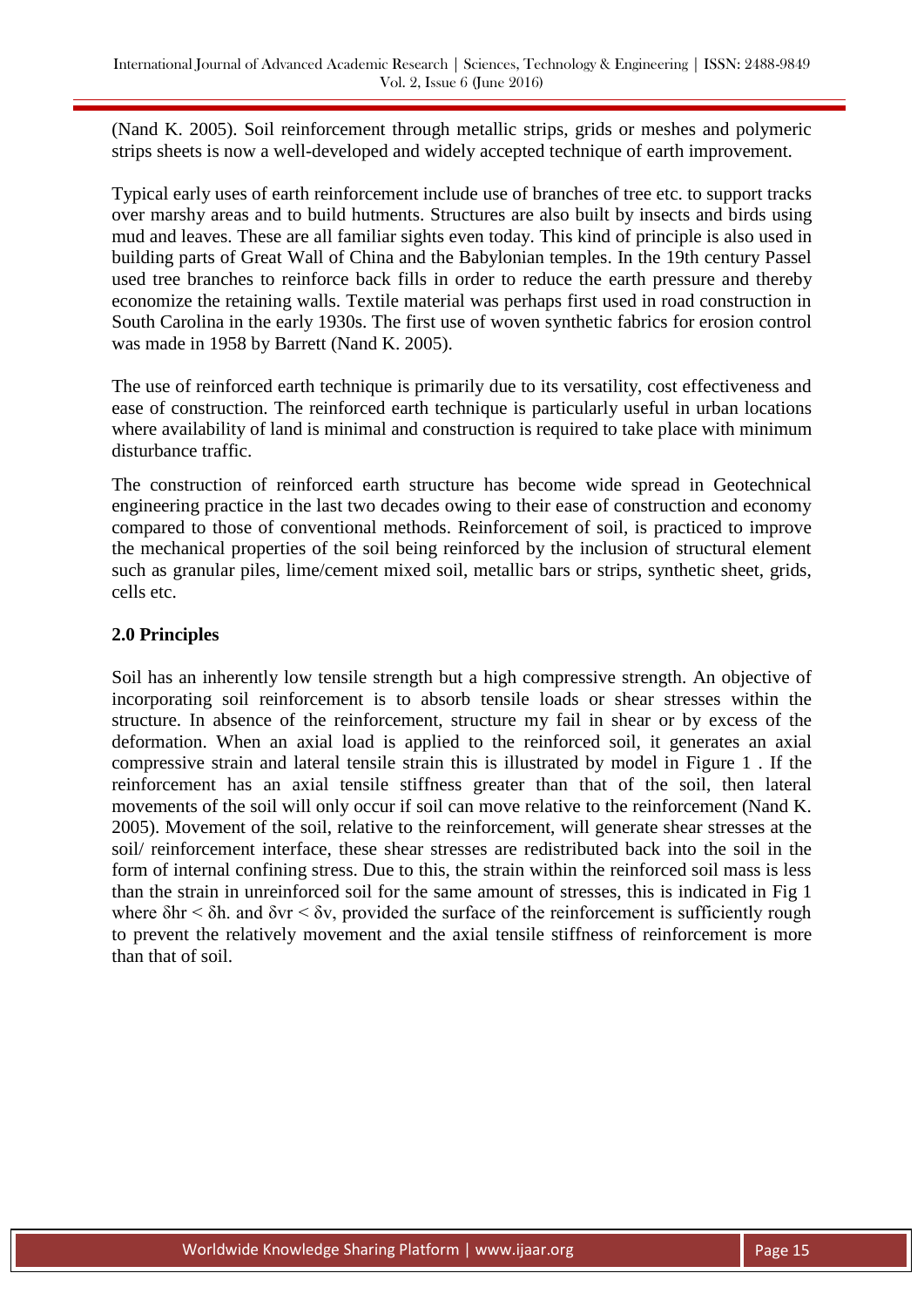

Fig 1: Effect of reinforcement on a soil element (Nand, K. 2005)

# **2.1 Soil Reinforcing principles in Walls and Slopes**



Fig 2: Principle in walls and slopes. (Nand, K. 2005)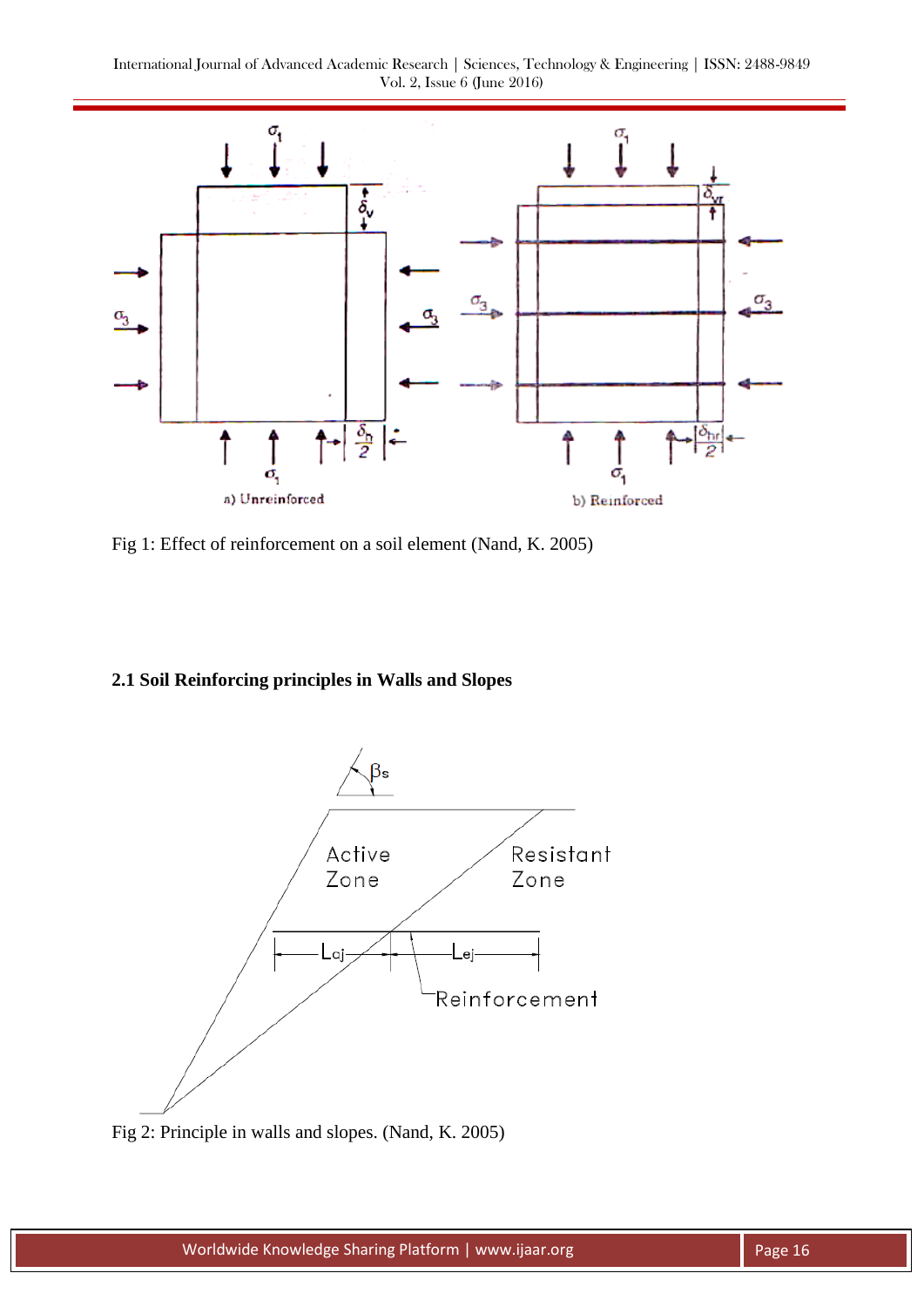The figure above shows a steep slope in a dry cohesion less soil with a face inclined at ' βs' to the horizontal, where βs is greater than the internal angle of shearing resistance. Without the benefit of soil reinforcement the slope would collapse, however by the incorporation of suitable soil reinforcement the slope may be rendered stable. Investigation of the basic reinforcing mechanism reveals that the soil in the slope comprises two distinct zones, viz. active-zone and the resistant zone as shown in the figure. Without reinforcement the active zone is unstable and tends to move outwards and downwards with respect to the resistant zone. If soil reinforcement is installed across the active and resistant zones it can serve to stabilize the active zone. The figure shows a single layer of reinforcement with a length Laj embedded in the active zone and length Lej embedded in the resistant zone. A practical reinforcement layout would contain multiple layers of reinforcement. However, the single layer shown in the figure is adequate to illustrate the basic mechanisms involved. The embedded length of Lej should be sufficient enough to mobilize enough bond strength between the soil and reinforcement to resist the disturbing force caused by active zone. The tensile strength of the reinforcement is not constant but it decreases towards the free end of Lej and it is zero at the end (Nand, K. 2005).

Flexible reinforcement is incorporated in fill during construction. Consequently, the layers of reinforcement are horizontal. Flexible reinforcement is also inserted into cut sections during construction (in the form of soil nails) at inclinations close to the horizontal. This inclination is convenient since it coincides with the general inclination of the tensile strength developed in the soil in the active zone.

## **2.2 Soil reinforcement interaction**

For soil reinforcement interaction to be effective reinforcement is required to absorb strains which would otherwise cause failure. In this context an ultimate state of collapse in terms of interaction with the soil and reinforcement can be caused by rapture of reinforcement or failure of bond between soil and reinforcement. In serviceability, limit state occurs when deformation occurs beyond serviceable limit or strain within the reinforcement exceed prescribed limit.

If the soil is cohesion less the bond resistance will be friction and will depend upon surface roughness and soil. If soil is cohesive the bond stress will be adhesive. In case of grid reinforcement the bond stress will be governed by the shear strength of the soil and roughness of the reinforcement.

Having absorbed load it is necessary for the reinforcement to sustain this load during the design life without rupture or without suffering time dependent deformation which might give rise to serviceability limit. To maximize the tensile load capacity the flexible reinforcement are install horizontally to coincide with the principle tensile strain. The axial forces absorbed by the reinforcement are statically determinate.

### **2.3 Soil properties required to be taken into consideration**

The soil property required to be taken into consideration are effective shear strength parameter "c" and "ф" which are obtained by taking into consideration pore pressure within the soil. However shear strength of fill or soil incorporating multiple layer of reinforcement. In wall and slope, load imposed on the soil reinforcement will increase if positive pore water pressure is allowed to develop. The development of adverse pore pressure in reinforcement fill wall can be prevented by providing appropriate drainage. In case the development of pore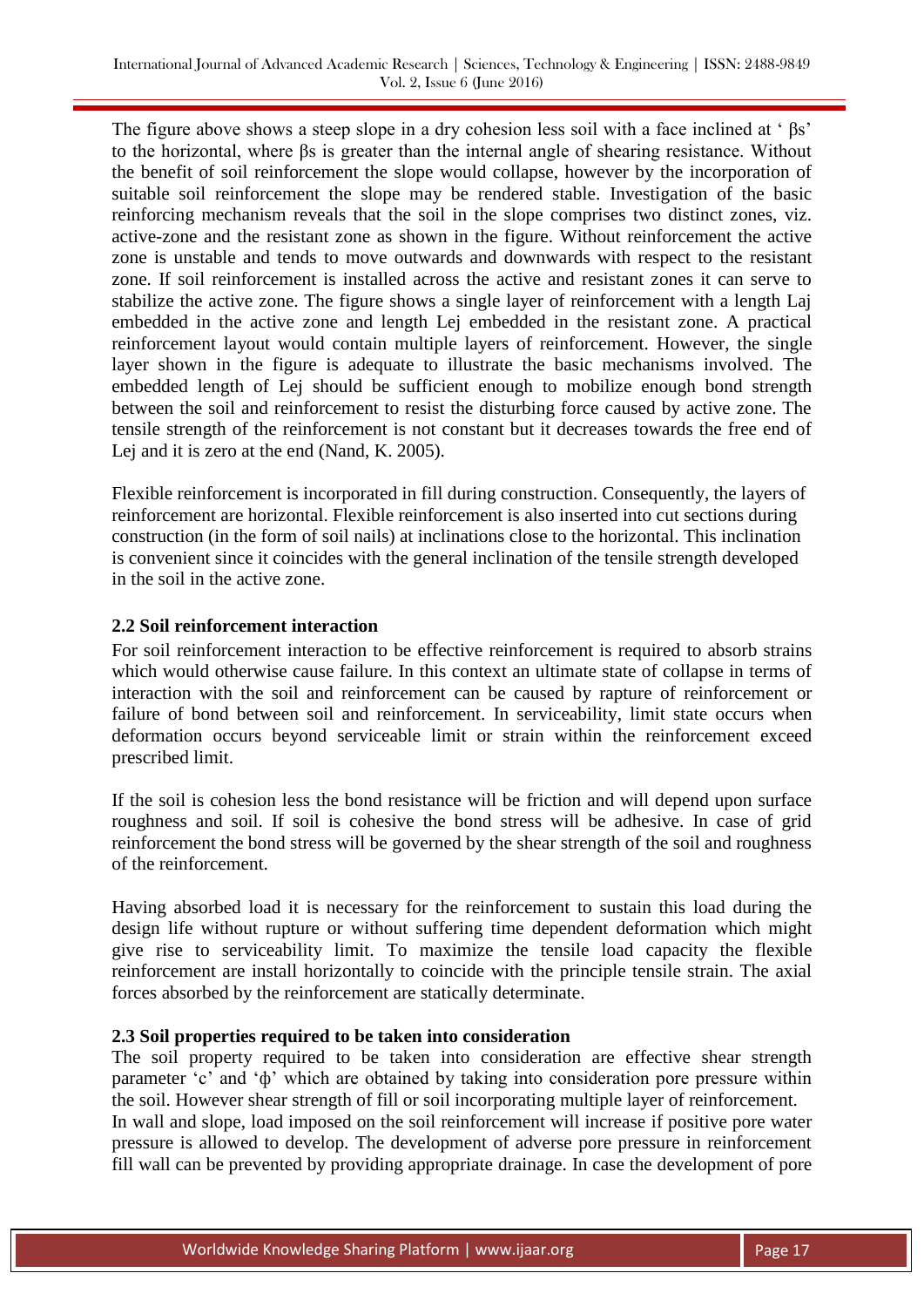water pressure is unavoidable in water front construction increased reinforcement is required to be considered. In addition to physical interaction of soil and reinforcement electrochemical interaction is also required to be considered for design life to assess the durability.

#### **2.4 Stress Transfer Mechanism**

Stresses are transferred between soil and reinforcement by friction (fig 3a) and/or passive resistance (fig 3b) depending on reinforcement geometry:

Friction develops at locations where there is a relative shear displacement and corresponding shear stress between soil and reinforcement surface. Reinforcing elements where friction is important should be aligned with the direction of soil reinforcement relative movement.

Passive resistance occurs through the development of bearing type stresses on "transverse" reinforcement surfaces normal to the direction of soil reinforcement relative movement. Passive resistance is generally considered to be the primary interaction for rigid geogrids, bar mat, and wire mesh reinforcements. The transverse ridges on "ribbed" strip reinforcement also provide some passive resistance.

The contribution of each transfer mechanism for a particular reinforcement will depend on the roughness of the surface (skin friction), normal effective stress, grid opening dimensions, thickness of the transverse members, and elongation characteristics of the reinforcement. Equally important for interaction development are the soil characteristics, including grain size, grain size distribution, particle shape, density, water content, cohesion, and stiffness.

#### **2.5 Mode of Reinforcement Action**

The primary function of reinforcements is to restrain soil deformations. In so doing, stresses are transferred from the soil to the reinforcement. These stresses are carried by the reinforcement in two ways: in tension or in shear and bending.

Tension is the most common mode of action of tensile reinforcements. All "longitudinal" reinforcing elements (i.e., reinforcing elements aligned in the direction of soil extension) are generally subjected to high tensile stresses. (U.S department of transport 2001).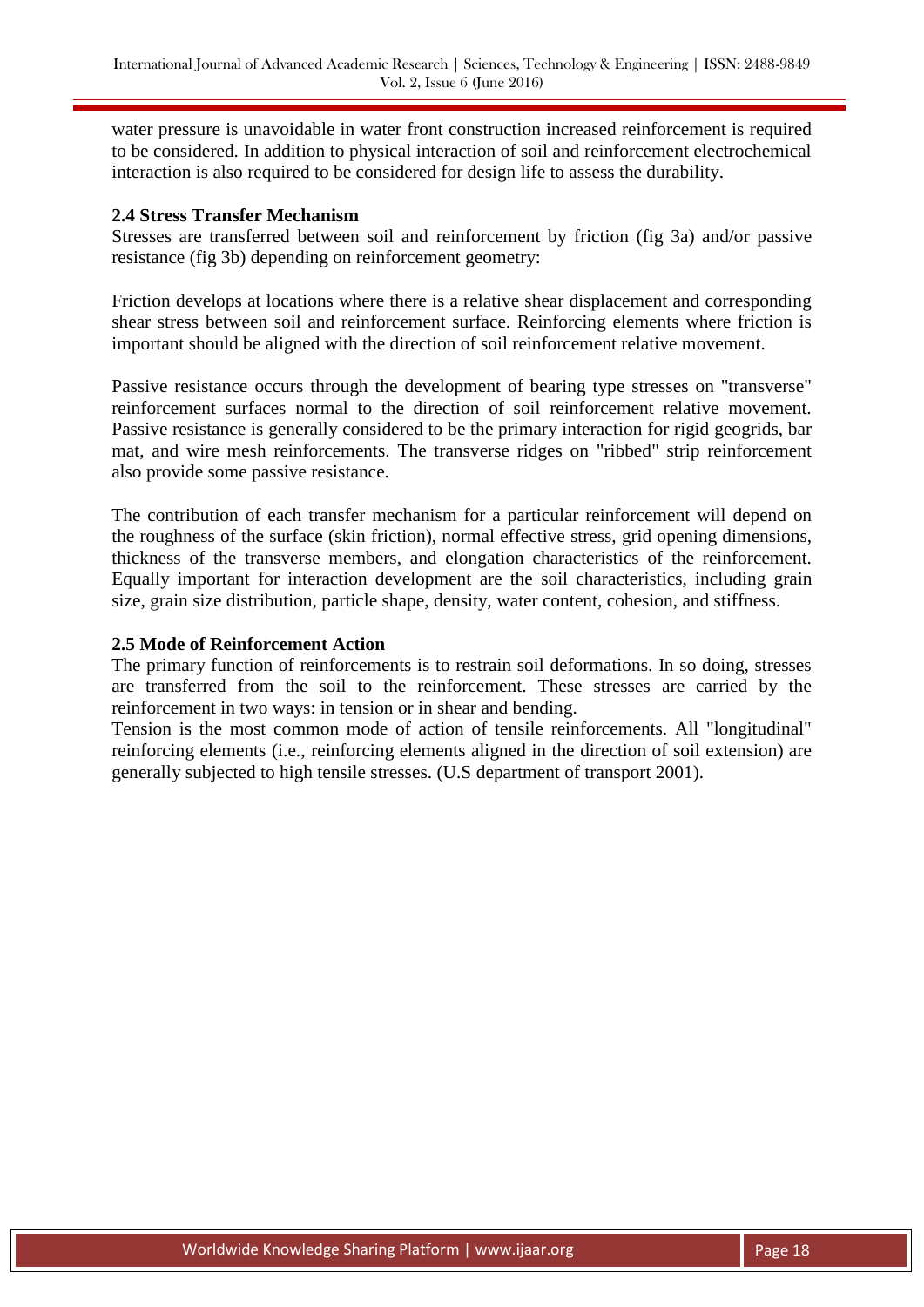

*Fig 3A: Frictional stress transfer between soil and reinforcement surface.*



*Fig 3B: soil passive (bearing) resistance on reinforcement surface.*

Fig 3: Stress transfer mechanisms for soil reinforcement (U.S department of transport 2001)

# **2.6 Reinforcement Geometry**

Soil reinforcement can take a variety of forms, some of which are shown in the Figure below. Grids meshes and strips can be metallic or polymeric whilst sheet reinforcement takes the form of polymeric geotextiles. Anchored earth fill employs multiple layers of flexible steel bars or polymeric materials, which are shaped, at the end remote from the face of the wall, to form an anchor. When used as soil nails, steel bars have a simple circular cross section.

Sheet reinforcement and polymeric grids are generally installed full width, such that each meter length of face is associated with a 1m width of reinforcement, and so, in a multiplayer system, the total stabilizing force developed by the reinforcement is a function of the number of layers of reinforcement and their vertical spacing. Strip reinforcement, including wide strips of metallic or polymeric grid, are not placed full width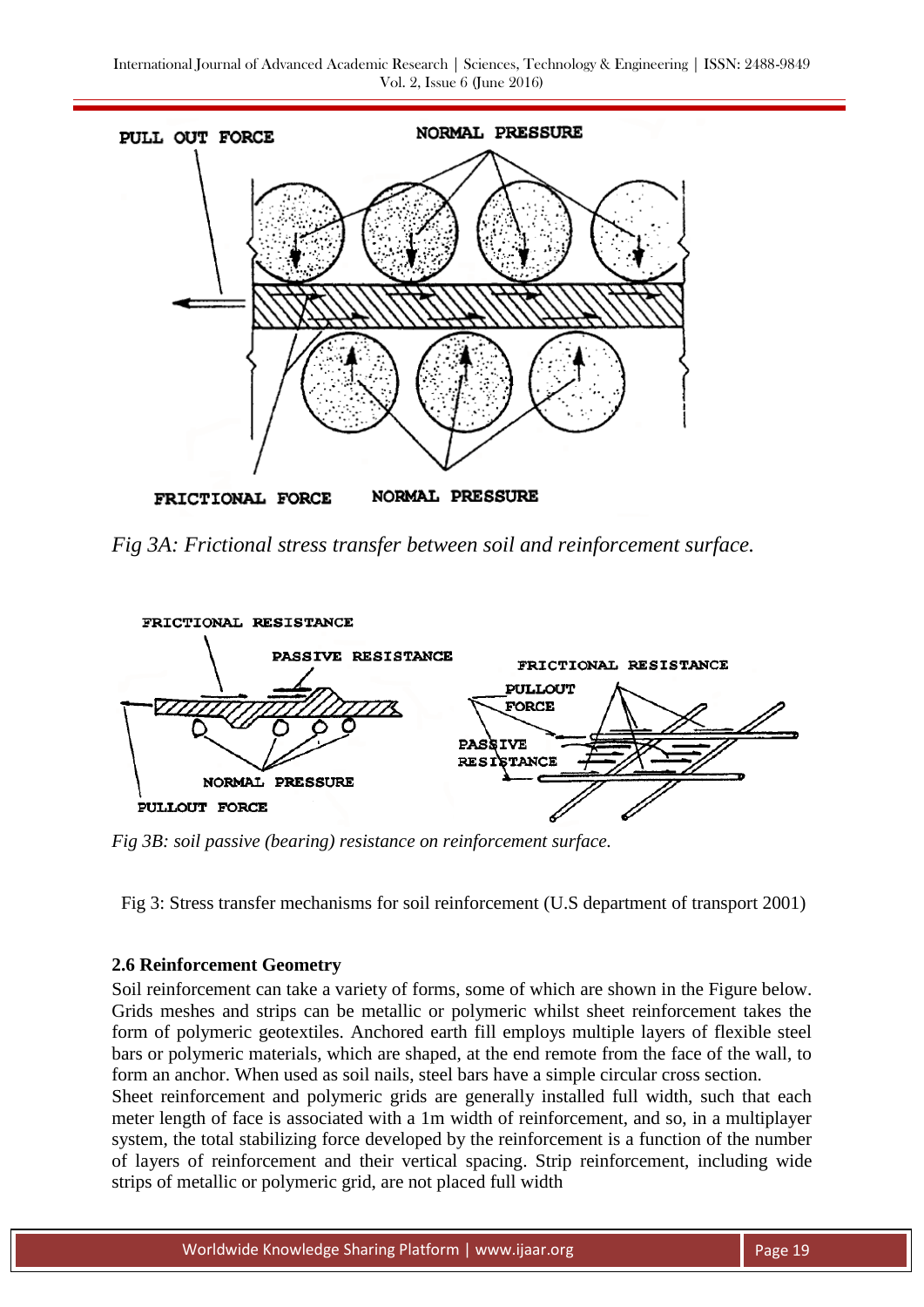Consequently, the total stabilizing force developed by such reinforcement will be a function of the number of reinforcement elements and both their horizontal and vertical spacing. The total length of each reinforcing element will influence the overall geometry of the reinforced mass and this in turn will influence external stability. For example, in the case of a reinforced fill wall, the length of the reinforcing elements at the base of the wall determine the width of the base of the wall and therefore affect the performance of the reinforced mass with respect to forward sliding on the base, bearing, tilting, settlement and overall stability.



Fig 4: Forms of reinforcement. (Nand, K. 2005)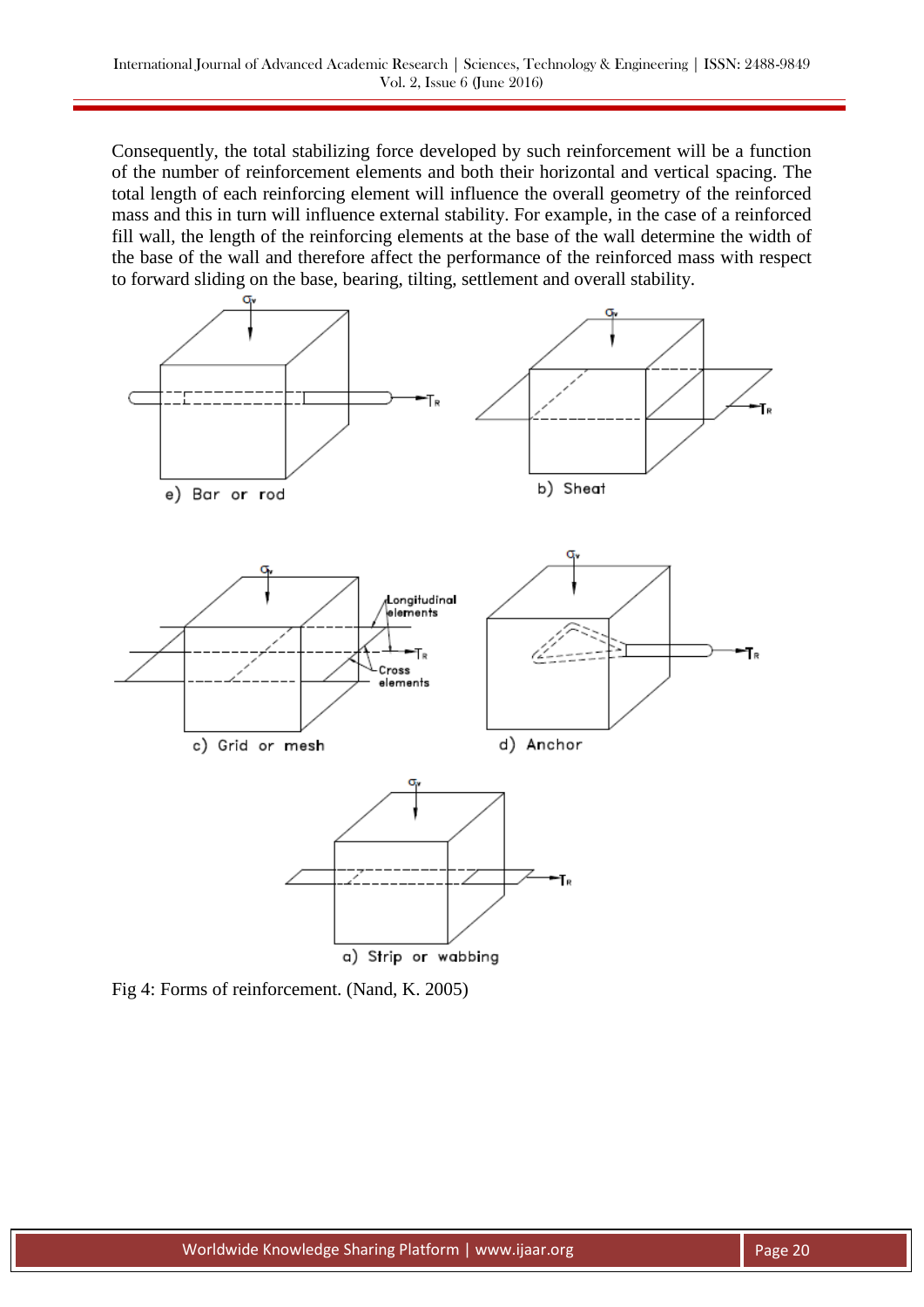### **3.0 Materials and construction of reinforced earth**

Reinforced earth structure consists of three main components shown in the figure below, namely

- Reinforcing element
- Soil back fill
- Facing element



# REINFORCING ELEMENTS

Fig 5: Components of reinforced earth structure (Nand, K. 2005).

## **3.1 Description of reinforcing element**

A variety of materials can be used as reinforcing materials .Those that have been used successfully include steel, concrete, glass fibre, wood, rubber, aluminium and thermoplastics. Reinforcement may take the form of strips, grids, anchors & sheet material, chains planks, rope, vegetation and combinations of these or other material forms.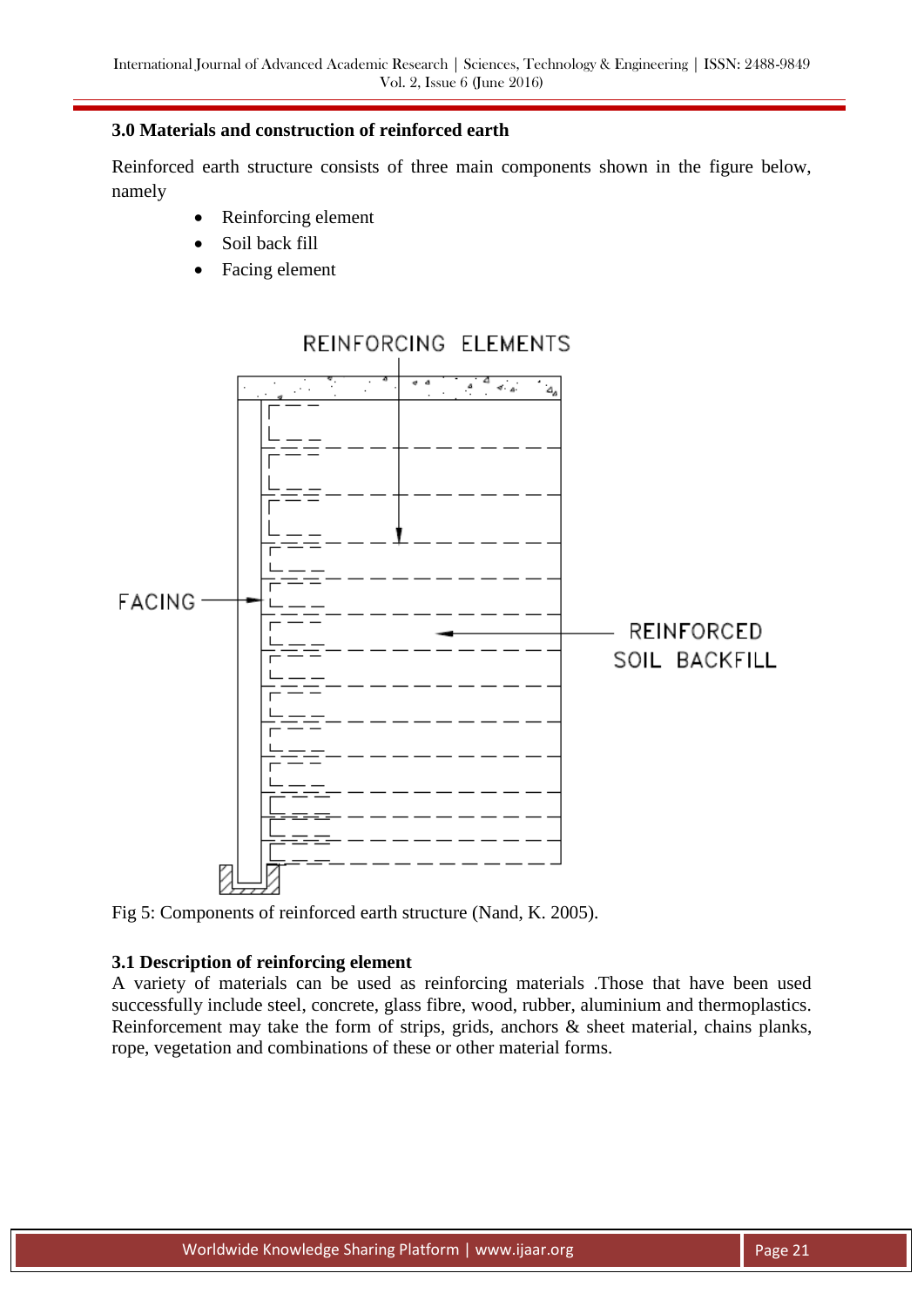## **3.2 Types of reinforcing materials**

## **3.2.1 Strips**

These are flexible linear element normally having their breadth, 'b' greater than their thickness, "t". Dimensions vary with application and structure, but are usually within the range  $t = 3-5$  mm,  $b = 5-100$  mm. The most common strips are metals. The form of stainless, galvanized or coated steel strips being either plain or having several protrusions such as ribs or gloves to increase the friction between the reinforcement and the fill. Strips can also be formed from aluminium, copper, polymers and glass fibre reinforced plastic (GRP). Reed and bamboo reinforcements are normally categorized as strips, as are chains.

## **3.2.2 Planks**

Similar to strips except that their form of construction makes them stiff. Planks can be formed from timber, reinforced concrete or prestressed concrete. The dimensions of concrete planks vary; however, reinforcements with a thickness,  $t' = 100$  mm and breadth, b= 200–300 mm have been used. They have to be handled with care as they can be susceptible to cracking.

## **3.2.3 Grids and Geogrids**

Reinforcing elements formed from transverse and longitudinal members, in which the transverse members run parallel to the face or free edge of the structure and behave as abutments or anchors as shown in the figure below. The main purpose is to retain the transverse members in position. Since the transverse members act as an abutment or anchor they need to be stiff relative to their length. The longitudinal members may be flexible having a high modulus of elasticity not susceptible to creep. The pitch of the longitudinal members, pL is determined by their load-carrying capacity and the stiffness of the transverse element. The pitch of the transverse elements, pT depends upon the internal stability of the structure under consideration. A surplus of longitudinal and transverse elements is of no consequence provided the soil or fill can interlock with the grid. Mono and Bi Oriented grid are shown in Fig 6.



Monooriented Geogrid Bi – oriented Geogrid

Fig 6: Geogrid

The most important properties of geogrid are its tensile strength, tensile modulus and interface shear strength.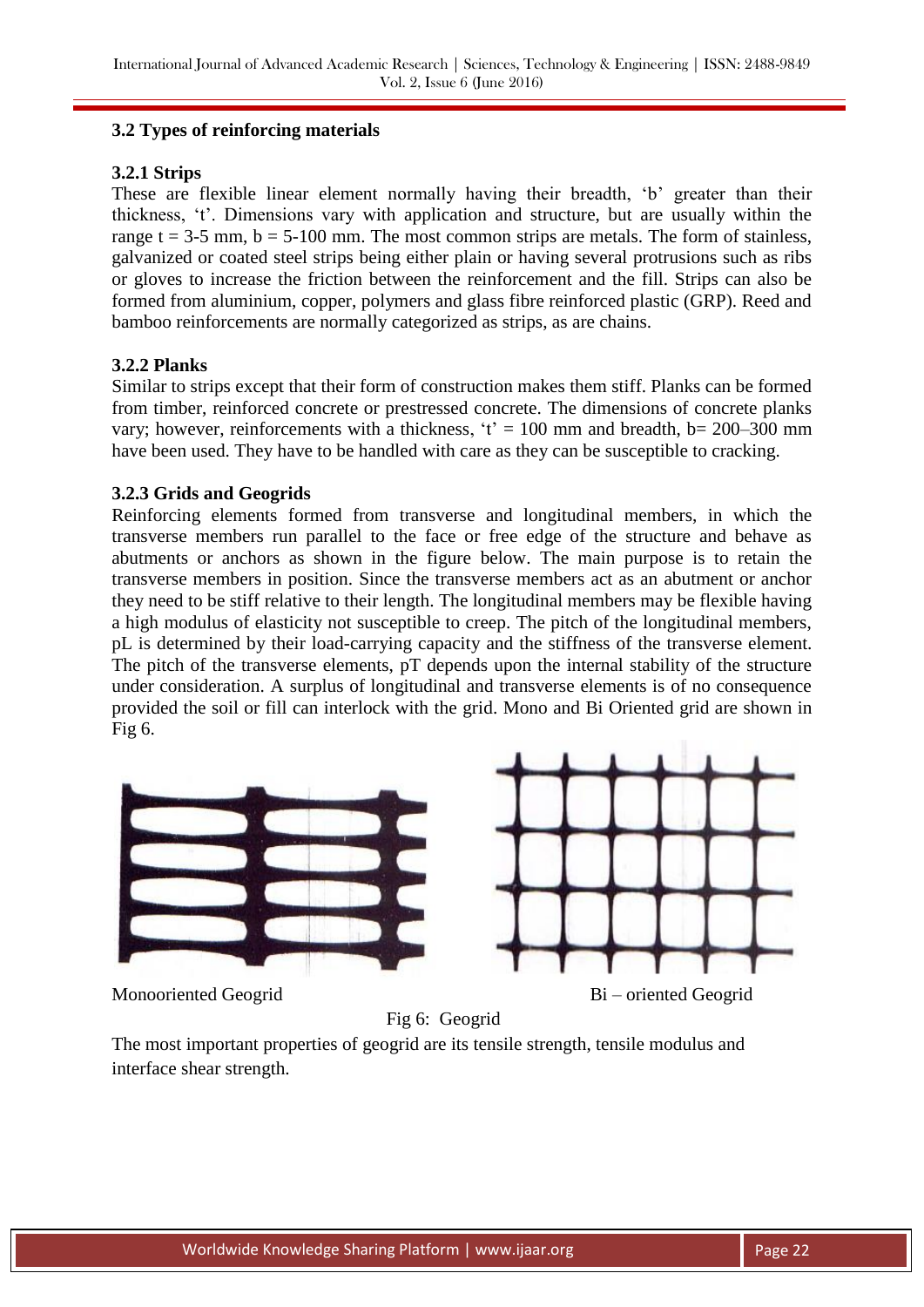

Fig 7: Geogrid behavior as abutments and anchors (Nand, K. 2005).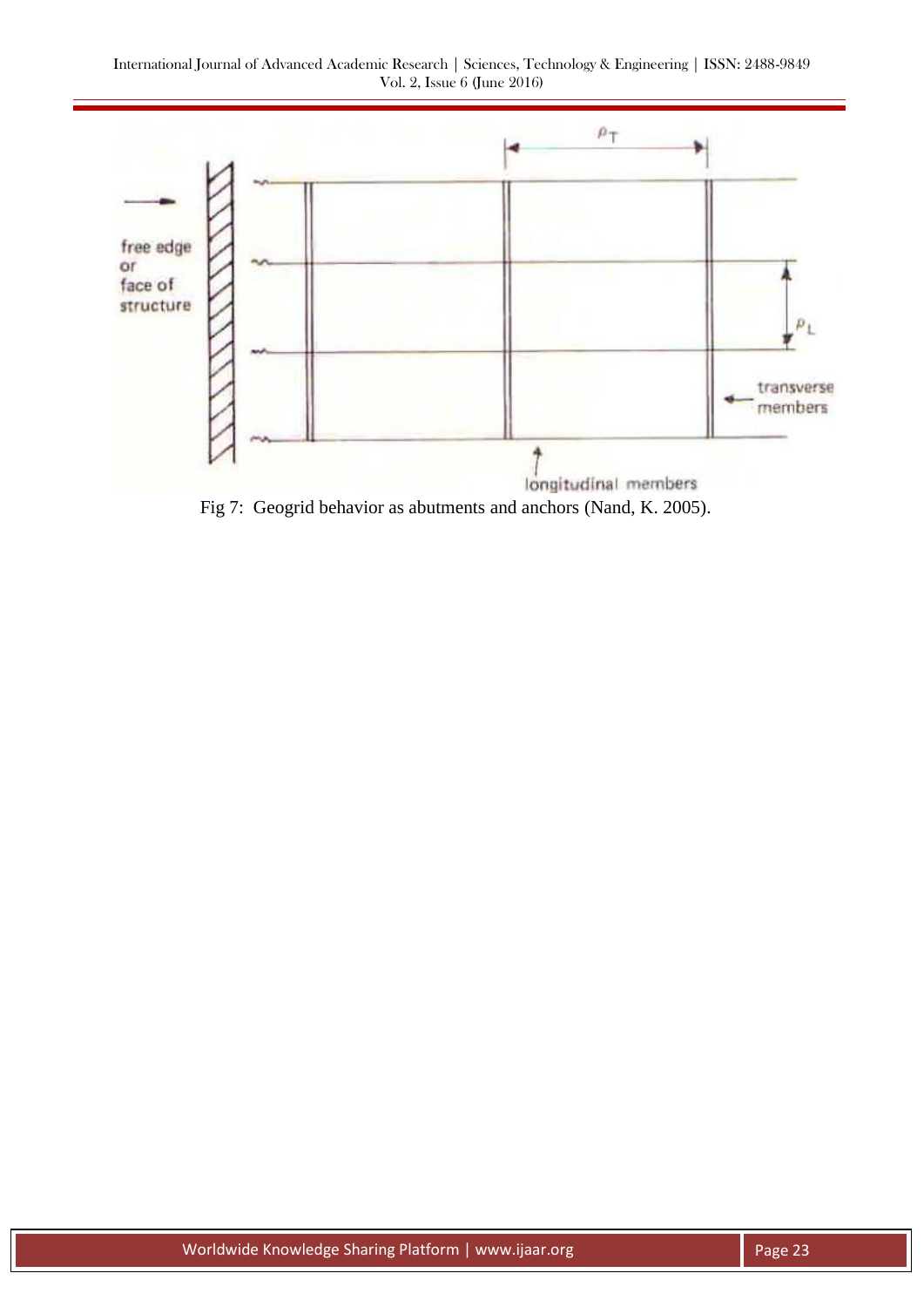Grids can be formed from steel in the form of plain or galvanized weldmesh, or from expanded metal. Grids formed from polymers are known as "Geogrids" and are normally in the form of an expanded proprietary plastic product.

## **3.2.4 Sheet Reinforcement**

May be formed from metal such as galvanized steel sheet, fabric (textile) or expanded metal not meeting the criteria for a grid.

## **3.2.5 Nailing**

Earth may be protected by geosynthetics with earth nailing.

## **3.2.6 Anchors**

Flexible linear elements having one or more pronounced protrusions or distortions which act as abutments or anchors in the fill or soil. They may be formed from steel, rope, plastic (textile) or combinations of materials such as webbing and tyres, steel and tyres, or steel and concrete



# **3.2.7 Composite Reinforcement**

Reinforcement can be in the form of combinations of materials and material forms such as sheets and strips, grid and strips and anchors, depending on the requirements.

In reinforcement with polymers, polymeric joints are required. Polymeric reinforcement joints are subdivided into prefabricated joints and joints made during execution of the works. A number of different jointing systems are in use. Joints in geotextiles should normally be sewn where load transference is needed. For polymeric meshes or grid a bodkin may be employed. A Bodkin joint is an effective method of joining some polymeric grid reinforcement.

### **3.3 Description of Soil Backfill**

The fill material for reinforced earth structures shall be preferably cohesion-less and it should have an angle of on interface friction between the compacted fill and the reinforcing element of not less than 30, measured. The soil should be predominantly coarse grained; not more than 10 percent of the particles shall pass 75 micron sieve. The soil should have properties such that the salts in the soil should not react chemically or electrically with the reinforcing element in an adverse manner. A wide variety of fill types can be used with the grids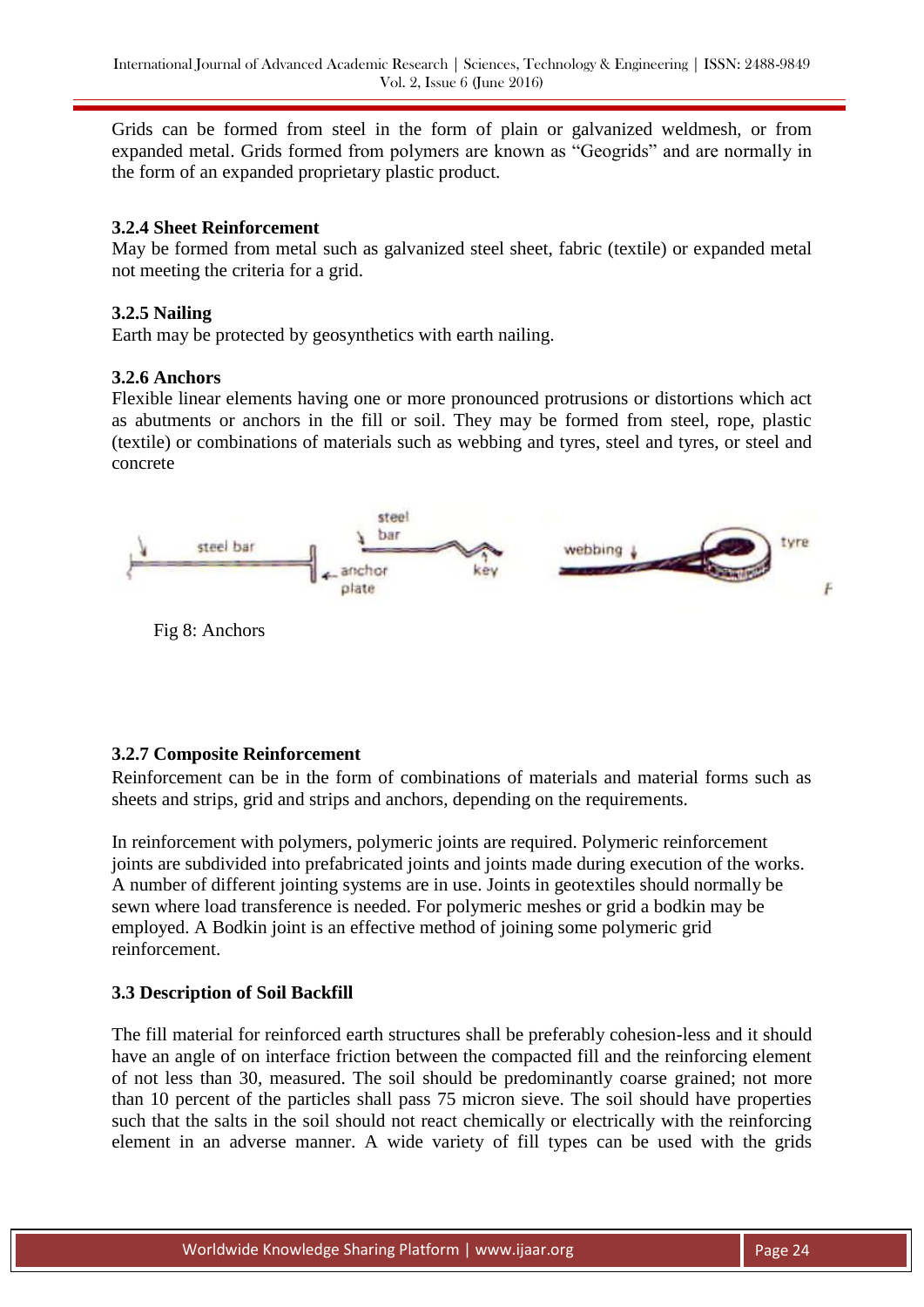including crushed rock, gravel, industrial slag, pulverized fuel ash and clay, but fill particles greater than 125 mm should be avoided.

# **3.4 Description of Facing Element**

Facings may be 'hard' or 'soft' and are selected to retain fill material, prevent local slumping and erosion of steeply sloping faces, and to suit environmental requirements.

The facing shall comprise of one of following:

- Reinforced concrete slabs
- Plain cement concrete form fill hollow block (precast)
- **Masonry construction, rubble facially**
- Other proprietary and patented proven system



Fig 9: Common facing used (DiMaggio, J. 1988)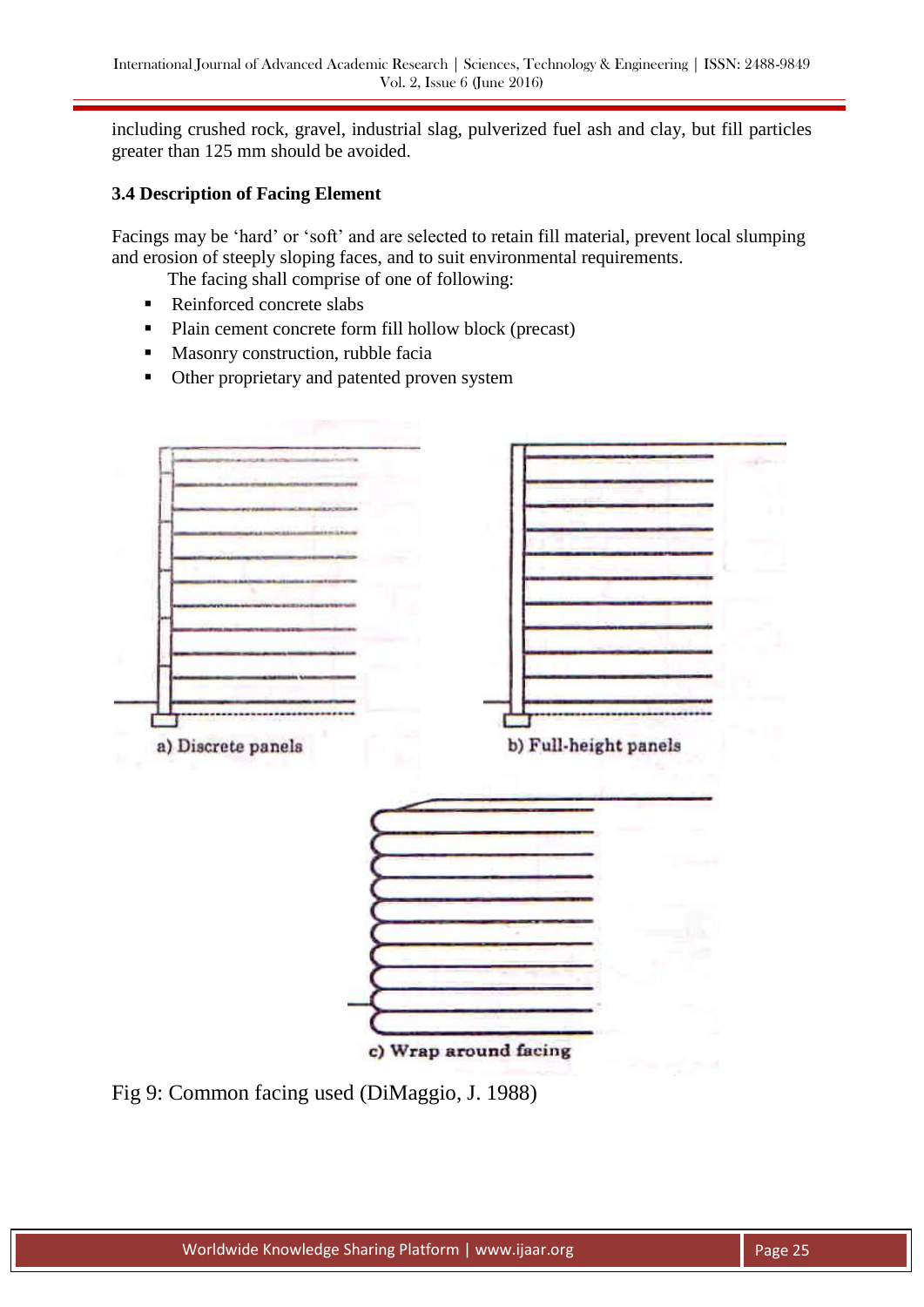## **3.4.1 Hard facings**

Facing may consist of concrete, steel sheet, steel grids or mashes, timber, proprietary materials or combination of these. They should conform to the appropriate material standard and should be sized by normal design procedures using the appropriate standard.

Interlocking concrete blocks, grout filled bags or Gabions can provide a substantial facing. Some of this facing is shown in Figure below.



Fig 10: Hard facing (Nand K. 2005).

## **3.4.2 Soft Facings**

Generally, external temporary formwork is erected to support the face during the construction of steep slopes  $($ >45<sup>0</sup> $)$ . It can take the form of a lightweight system of scaffold tubes and boards or consist of some form of "climbing" shutter. The grids are turned up the face of the framework and returned into the embankment directly below the next reinforcement layer. The two grids are connected using a high density polyethylene bodkin. The soft facing is shown in Figure below.



Scaffold frame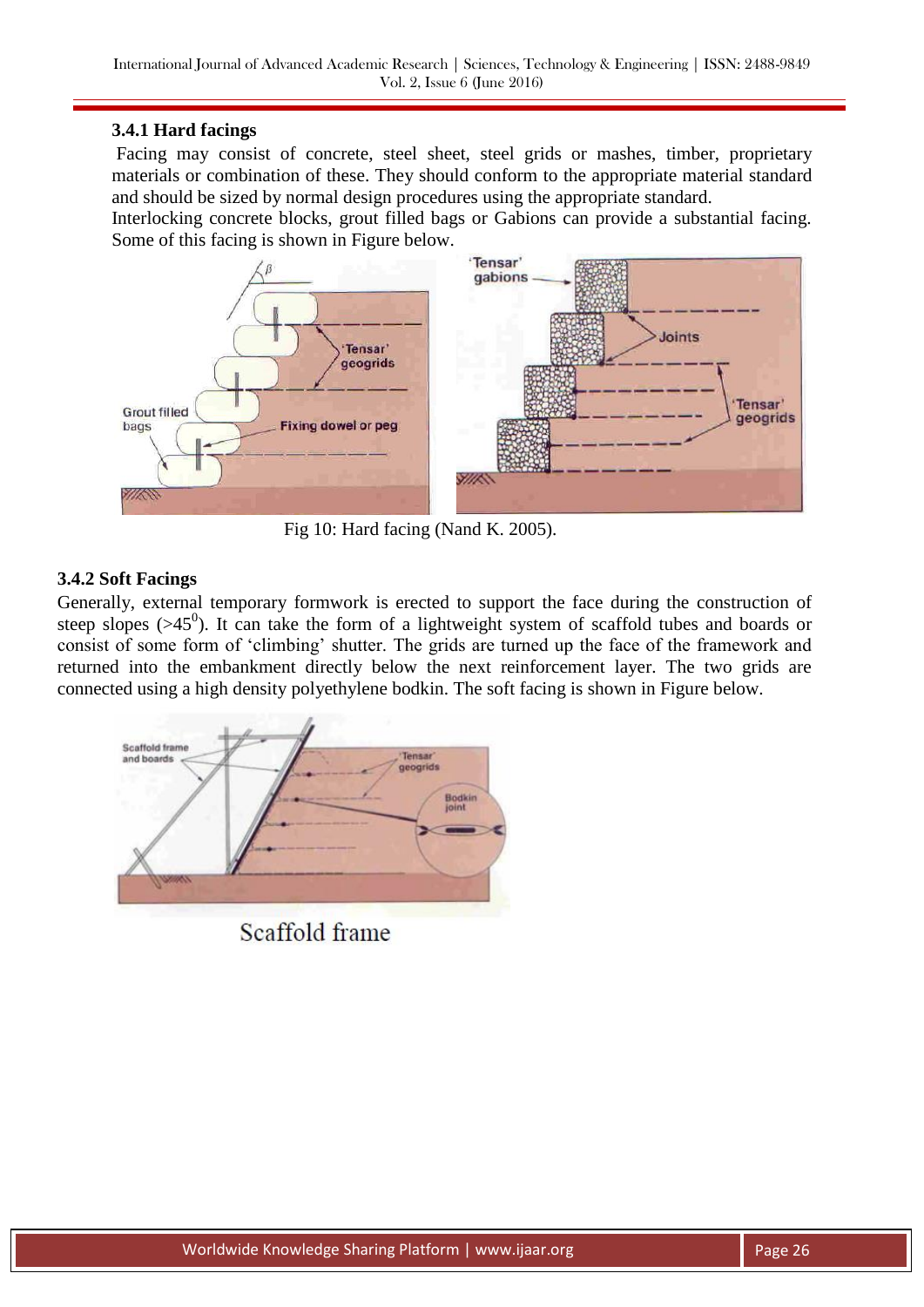| $-0.001$                |                             |
|-------------------------|-----------------------------|
| <b>Bodkin</b>           | 'Tensar' primary            |
|                         | reinforcement               |
| reinforcement           |                             |
|                         |                             |
|                         |                             |
| Sandbags to retain face | joint<br>'Tensar' secondary |

Sand Bags Fig 11: Soft facing (Nand K. 2005)

Turf and topsoil can be placed on the fill side of the grid reinforcement as it is turned up the face of the slope to create a natural and aesthetic appearance.

Where the vertical spacing of the main reinforcement is greater than 500mm, biaxial grid reinforcement is used as intermediate secondary reinforcement to provide local stability at the face of the slope.

## **3.5 Fasteners between the Facing and Reinforcing Elements**

Fasteners are used to make a connection between the reinforcement and the facing and take the form of dowels, rods, hexagon headed screws and nuts and bolts and may consist one of the following materials:

- Plain steel
- Coated steel
- Galvanized steel
- Stainless steel
- Polymers

The choice of material used to form the fastener should be compatible with the design life of the structure.

### **3.6 Construction**

By nature, reinforced soil is a combination of structural engineering and geotechnics. The structural engineering takes care of the limit state design where as the geotechnics takes care of the geotechnical parameters. Limit state is deemed to be reached when the following happens;

- a) collapse or major damage
- b) deformation in excess of acceptable limit
- c) Other forms of distress or minor damage which could shorten the expected life of the structure.

In the design of reinforced earth structure two main criteria are used to develop the dimensions and layout, they are external stability and internal stability. The external stability considers the structure as a whole and check the stability for sliding, overturning, bearing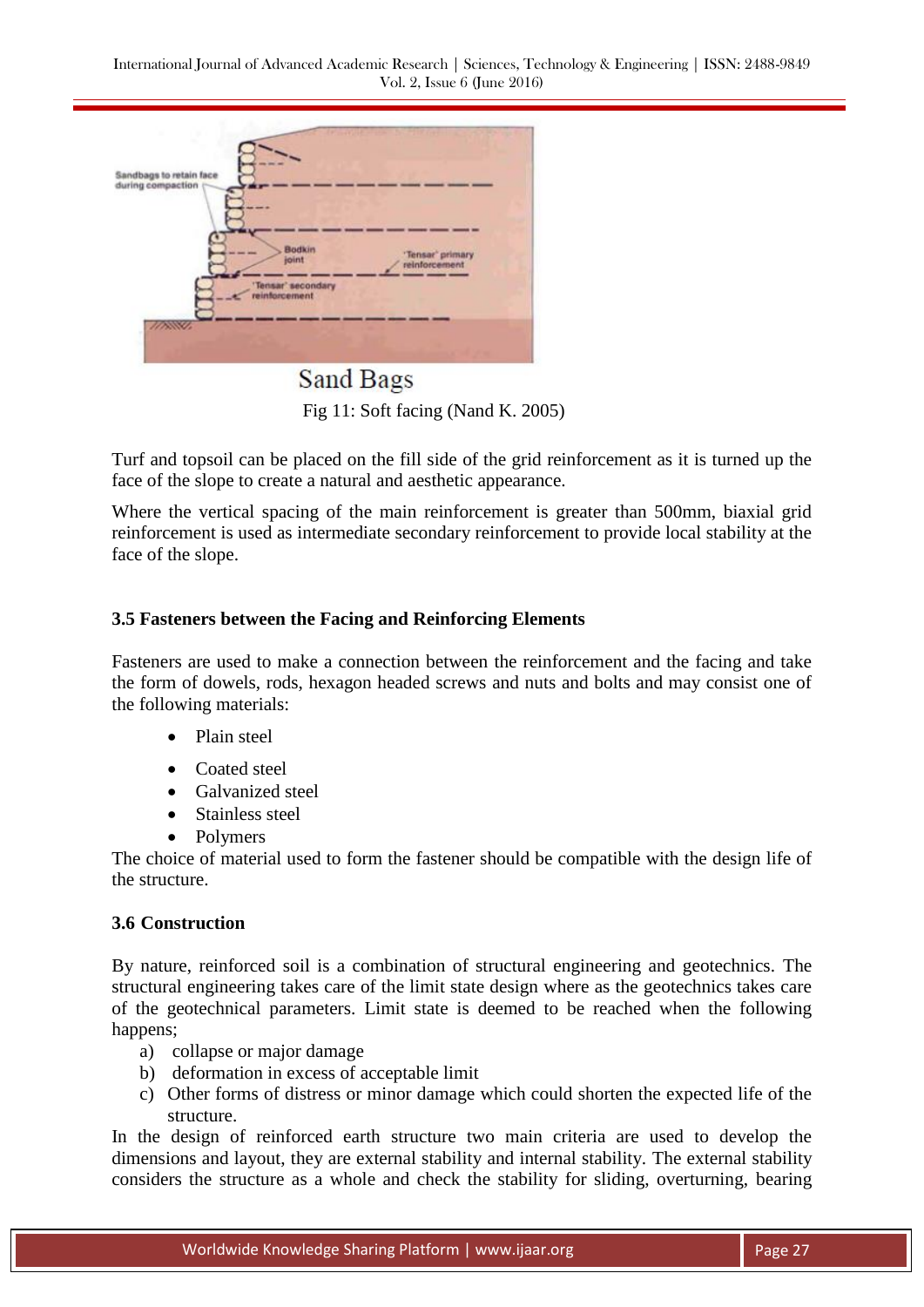capacity, deep stability, tilt and slip (Babu G.L, 2012). External stability can be achieved using two methods which include the tie back wedge method and the coherent gravity method.

Internal stability covers the internal mechanism (tension and pullout failure) within the structure, arrangement and behavior of the reinforcement and backfill. For internal stability, two main failure mechanisms need to be investigated viz; tension failure and pull-out failure. In a typical construction of reinforced earth wall, the various components are arranged as shown in the figure below.



Fig 12: arrangement of the components (Umar, F. 2008).

All the components are arranged accordingly facing element, reinforcing element and soil backfill.





Fig 13: construction of walls (Babu, G.L. 2007).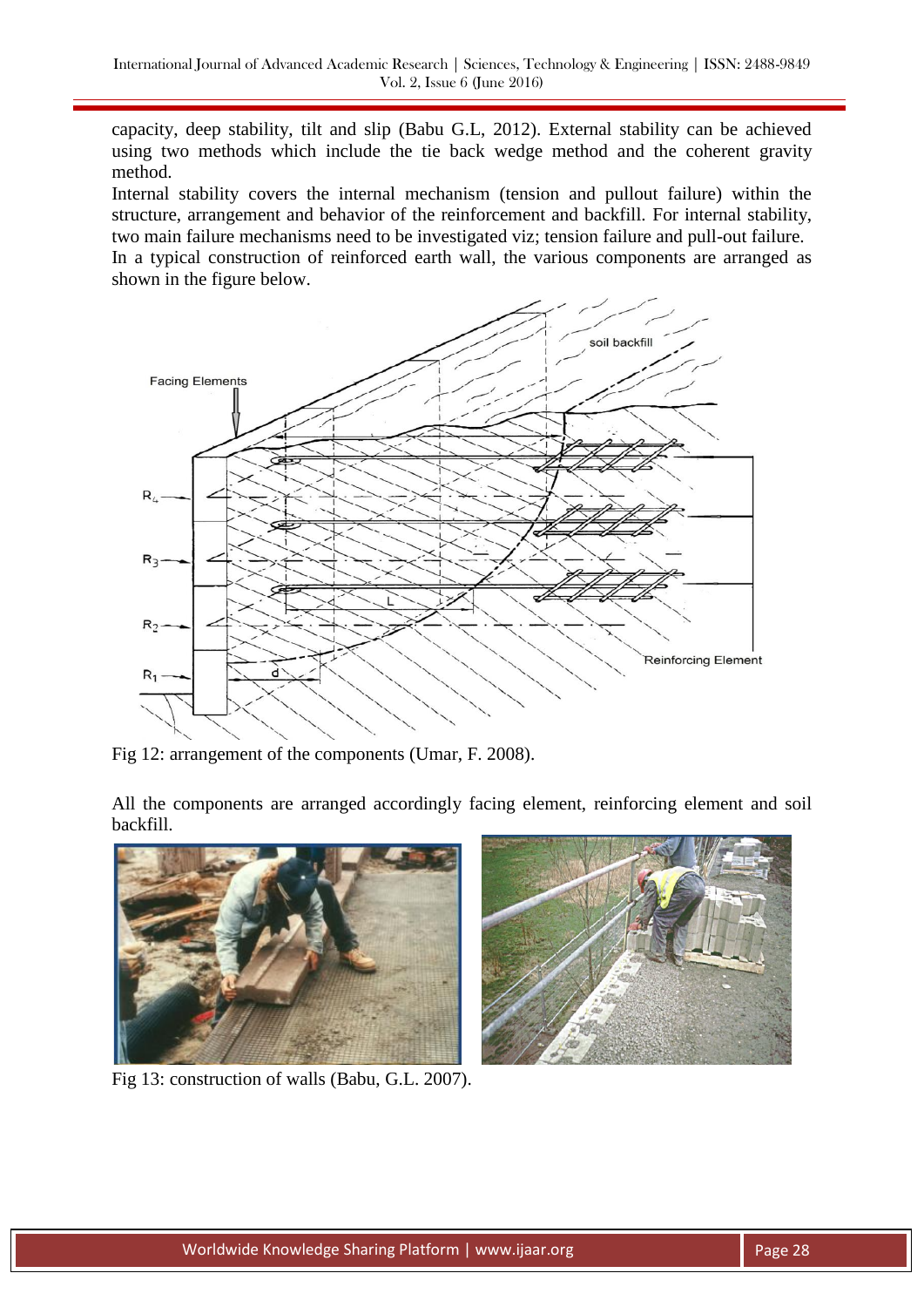

Fig 14: Laying of geogrid (Nand, K.2005).

# **4.0 Applications of reinforced earth**

Reinforced Earth systems can be used to construct retaining walls and bridge abutments for highway and railway applications. The various applications of reinforced earth are shown in the Figure below. Anchoring and soil nailing is also adopted to improve the soil property.



Fig 15: Applications of reinforced earth (Nand, K. 2005)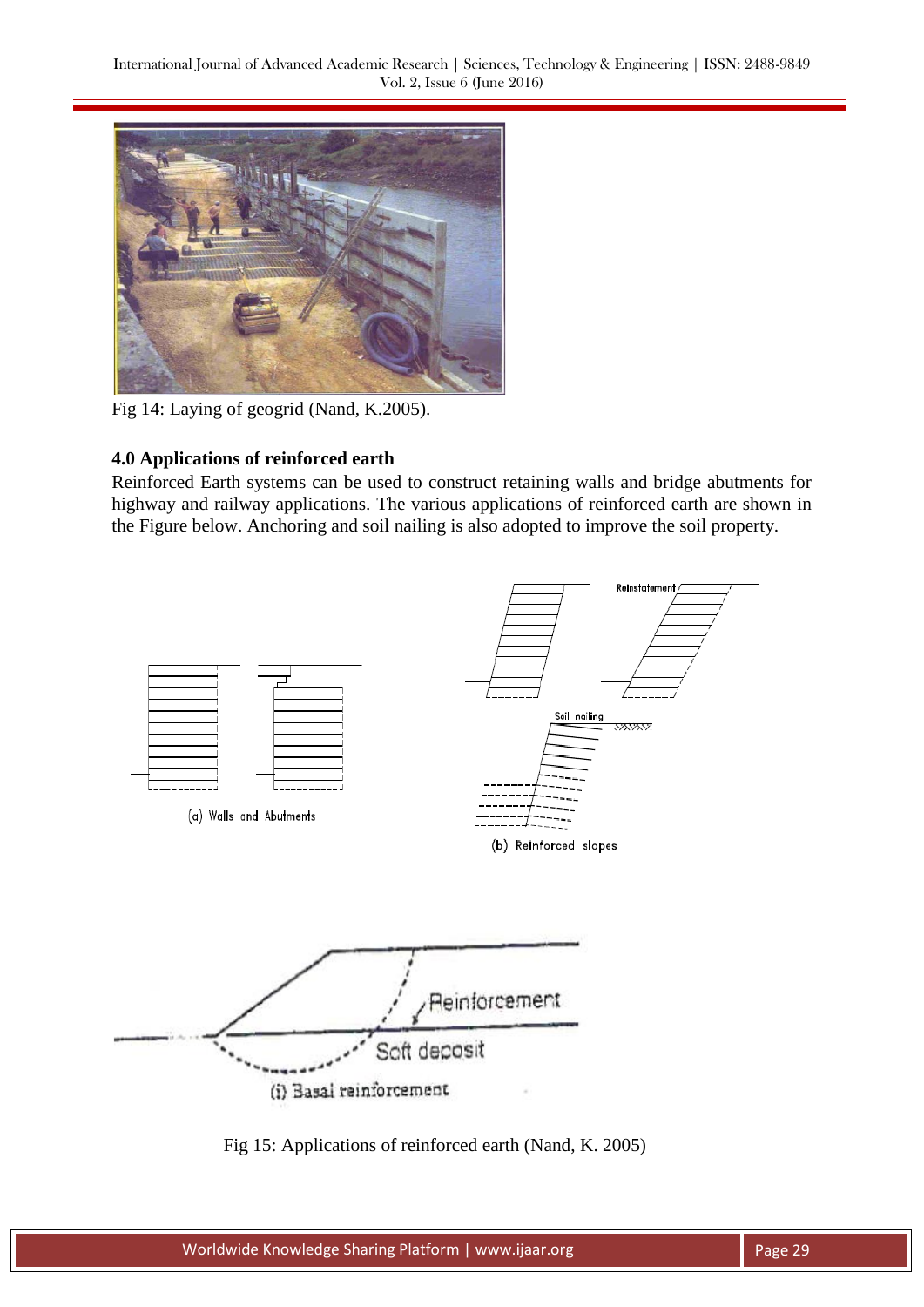They can also be used for industrial structures, mining structures and marine structures. Structures can be dismantled and materials can be re-used, thereby providing a truly sustainable solution. Reinforced earth wall has a high seismic stability. This is shown in the figure below which illustrates a wall that withstands the 1995 Kobe earthquake.



Before the earthquake After the earthquake

Fig 16: Geogrid-reinforced soil wall along JR Kobe line (Babu, G.L. 2007).

High performance during the 1995 Kobe Earthquake of a Reinforced Wall that had been constructed at Tanata validated its high seismic stability.

Reinforced earth is also applied in soil stabilization by increasing the weight bearing capabilities of in-situ subsoil, thereby improving the California bearing ratio of in-situ soil by about 4 to 6 times.

The most common application of reinforced earth is in mechanical stabilized earth wall (MSEW) and Reinforced soil slope (RSS).

MSEW structures are cost-effective alternatives for most applications where reinforced concrete or gravity type walls have traditionally been used to retain soil. These include bridge abutments and wing walls as well as areas where the right-of-way is restricted, such that an embankment or excavation with stable side slopes cannot be constructed. They are particularly suited to economical construction in steep-sided terrain, in ground subject to slope instability, or in areas where foundation soils are poor. MSE walls offer significant technical and cost advantages over conventional reinforced concrete retaining structures at sites with poor foundation conditions. In such cases, the elimination of costs for foundation improvements such as piles and pile caps, that may be required for support of conventional structures, have resulted in cost savings of greater than 50 percent on completed projects (U.S department of transport 2001).

Reinforced slopes are a form of mechanically stabilized earth that incorporate planar reinforcing elements in constructed earth sloped structures with face inclinations of less than 70 degrees. Typically, geosynthetics are used for reinforcement.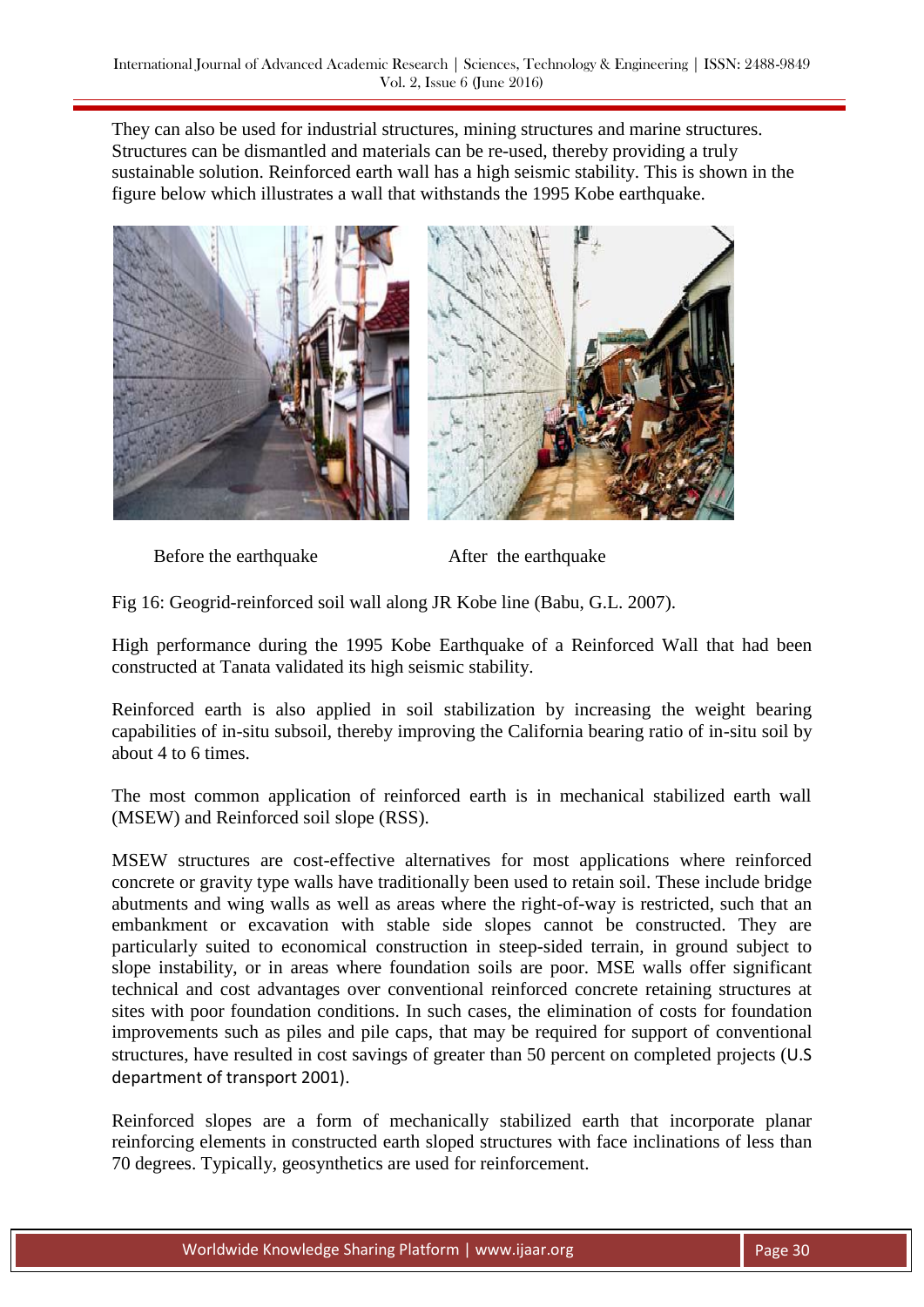There are two primary purposes for using reinforcement in engineered slopes.

- To increase the stability of the slope, particularly if a steeper than *safe* unreinforced slope is desirable or after a failure has occurred
- To provide improved compaction at the edges of a slope, thus decreasing the tendency for surface sloughing as shown in figure 4b.

The principal purpose for using reinforcement is to construct an RSS embankment at an angle steeper than could otherwise be safely constructed with the same soil. The increase in stability allows for construction of steepened slopes on firm foundations for new highways and as replacements for flatter unreinforced slopes and retaining walls (U.S department of transport 1999).

### **5.0 Summary and Conclusion**

Soil reinforcement through metallic strips, grids or meshes and polymeric strips sheets is now a well-developed and widely accepted technique of earth improvement. The use of reinforced earth technique is primarily due to its versatility, cost effectiveness and ease of construction. Soil has an inherently low tensile strength but a high compressive strength. The strain within the reinforced soil mass is less than the strain in unreinforced soil for the same amount of stresses. When an axial load is applied to the reinforced soil, it generates an axial compressive strain and lateral tensile strain. A variety of materials can be used as reinforcing element, e.g. steel, concrete, and wood, rubber, aluminum, thermoplastics. Reinforcement materials may take different forms which include strips, grids, anchors and sheet material, plank, nailing, composite reinforcement or a combination of these materials.

In the design of reinforced earth structure two main criteria are used to develop the dimensions and layout, they are external stability and internal stability.

The external stability considers the structure as a whole and checks the stability for sliding, overturning, tilt and slip. Internal stability covers the internal mechanism (tension and pullout failure) within the structure, arrangement and behavior of the reinforcement and backfill.

Some of the applications of reinforced earth include its use in stabilization of the soil by increasing the California bearing ratio of the soil. It can also be used to construct retaining walls and bridge abutments for highway and railway applications. It is applied in control of erosion. The most common application of reinforced earth is in mechanical stabilized earth wall (MSEW) and Reinforced soil slope (RSS). MSEW can be used in reinforced soil containment dikes which is economical and can also result in savings of land because a vertical face can be used, which reduces construction time. Reinforced soil slope increases the stability of a slope to prevent failure. It also provides improved compaction at the edges of a slope, thus decreasing the tendency for surface sloughing.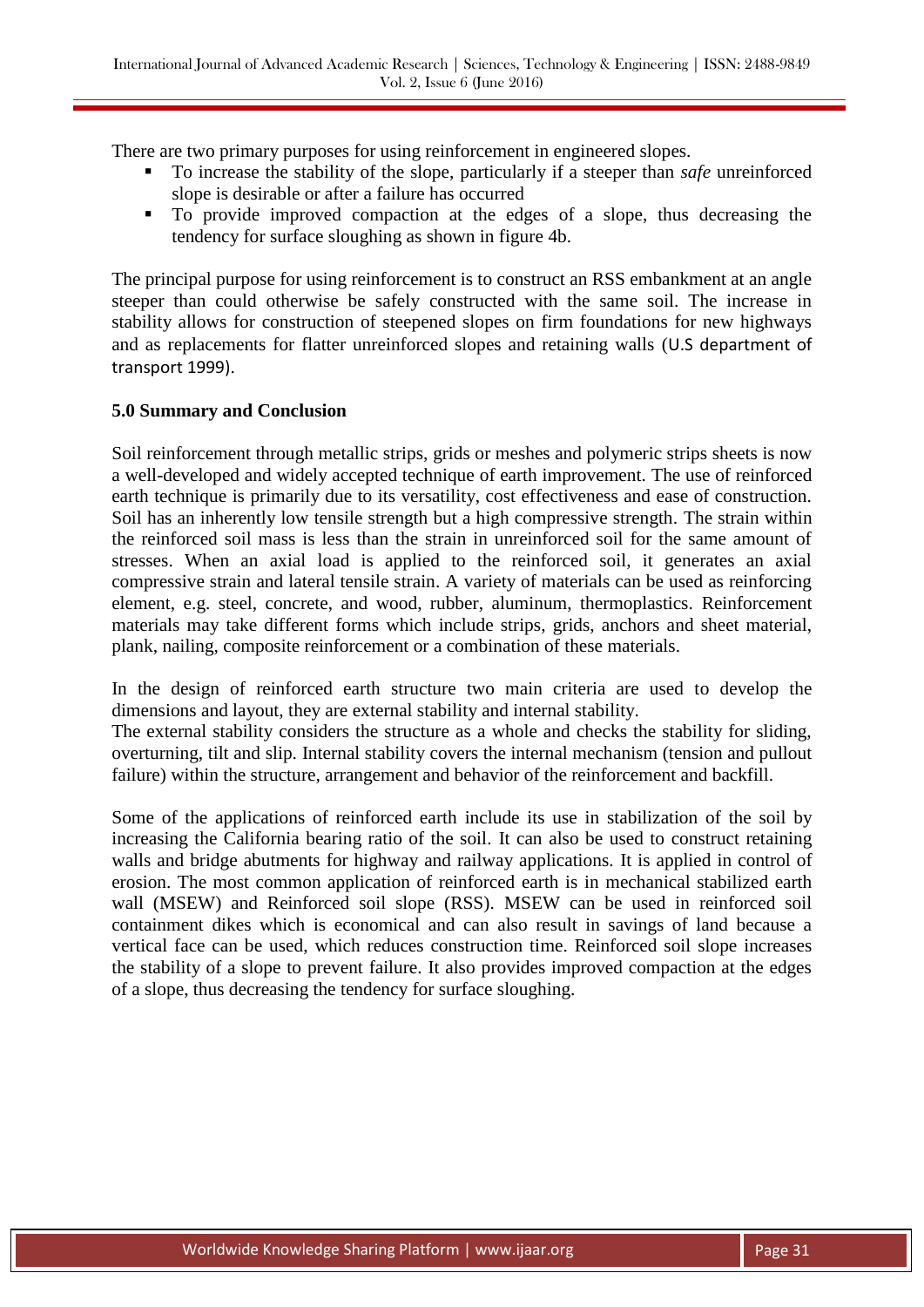## **References**

- Andrawes, K.Z., McGown, A., and Murray, R. T., (1986), "The Load-Strain-Time Behavior of Geotextiles and Geogrids," Proceedings of the Third International Conference on Geotextiles, Vienna, Austria, pp. 707-712
- Babu, G.L., (2007) "Reinforced soil retaining walls design and construction". Lecture 31, Indian institute of science. Bangalore 560012.
- Bastick, M., Schlosser, F., Amar, S., and Canepa, Y., "Monitoring of a Prototype Reinforced Earth Wall with Short Strips," to be published in the Proc. of the  $12<sup>th</sup>$ ICSMFE, Rio de Janeiro, (1989).
- Bush, D.I., (1990), "Variation of Long-Term Design Strength of Geosynthetics in Temperatures up to 40o C", Proceedings of the Fourth International Conference on Geotextiles, Geomembranes, and Related Products, The Hague, Netherlands, pp. 673-676.
- Cheney, R.S., "Permanent Ground Anchors," Federal Highway Administration Report No. FHWA-DP-68-1R, November, (1984).
- Christopher, B.R., and Holtz, R.D., "Geotextile Design and Construction Guidelines Manual," Federal Highway Administration, Washington, DC, (1988). 279
- Den Hoedt, G., Voskamp, W., van den Heuvel, C.J.M., (1994), "Creep and Time-to-Rupture of Polyester Geogrids at Elevated Temperatures," Proceedings of the Fifth International Conference on Geotextiles, Geomembranes, and Related Products, Singapore, pp. 11251130.
- DiMaggio, J., "Mechanically Stabilized Earth: walls and Slopes", Internal Memo Federal Highway Administration, Washington, D.C., (1988).
- Elias, V., and Juran, I., "Soil Nailing", Report to Federal Highway Administration, Washington, D.C., (1988).
- Helwany, B., Wu, J.T.H., (1992), "A Generalized Creep Model for Geosynthetics," International Symposium on Earth Reinforcement Practice, Japan, pp.
- Jewell, R.A. and Greenwood, J.H., (1988), "Long-Term Strength and Safety in Steep Soil Slopes Reinforced by Polymer Materials", Geotextiles and Geomembranes, Vol. 7, Nos. 1 and 2, pp. 81-118.
- Jewell, R.A., Milligan, G.W., Sarsby, R.W., and Dubois, D., "Interaction Between Soil and Geogrids", Proc. Symp. on Polymer Grid Reinforcement in Civil Engineering, Science and Engineering Research Council and Netlon, Ltd., March, (1984).